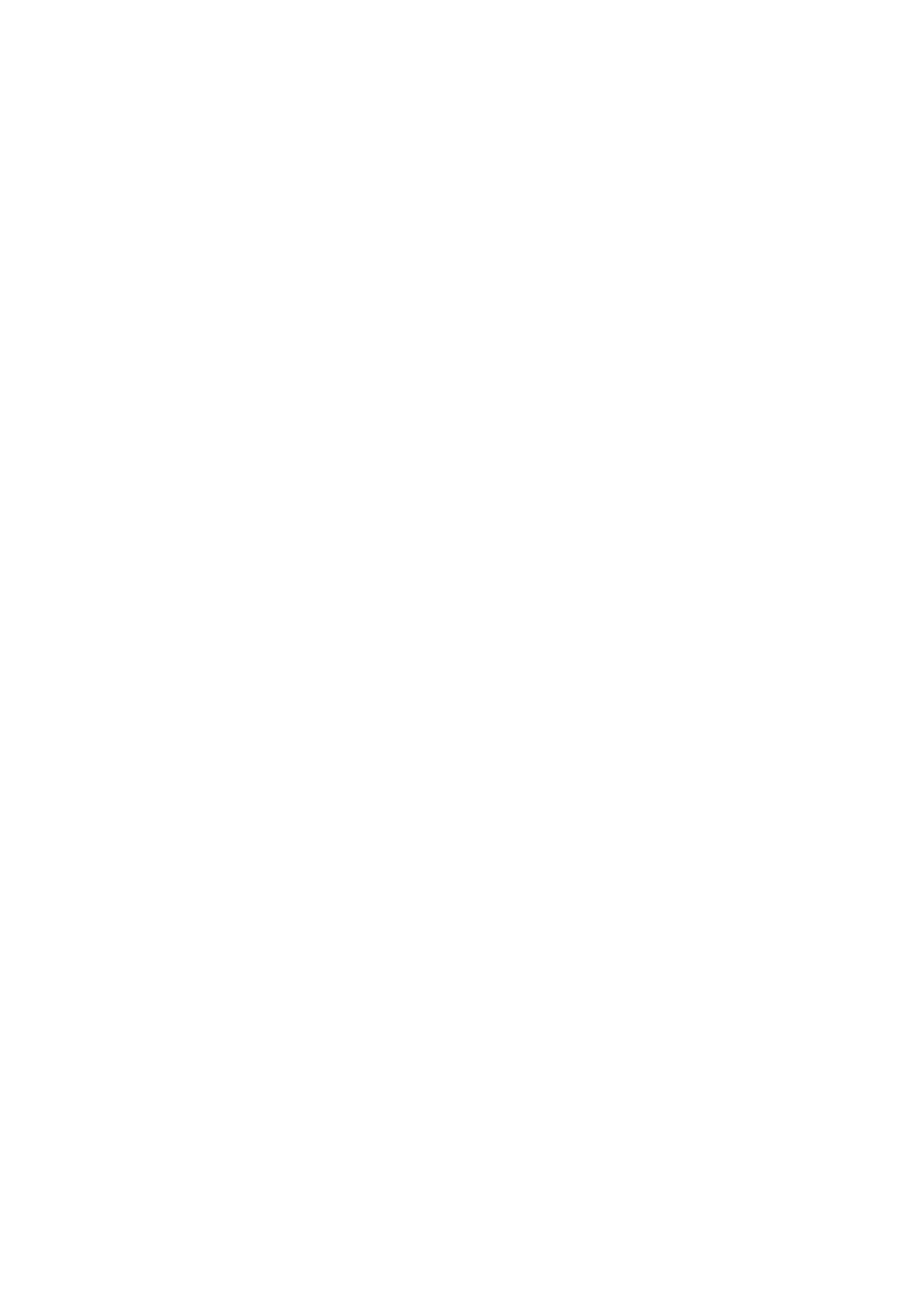Statutory Document No. 2018/0112



*Currency Act 1992*

## **CURRENCY (YEAR OF OUR ISLAND) (£5 COIN) ORDER 2018**

*Laid before Tynwald: 17 April 2018 Coming into Operation in accordance with Article 2*

The Treasury makes the following Order under section 5(1) and 3 of the Currency Act 1992.

#### <span id="page-2-0"></span>**1 Title**

This Order is the Currency (Year of Our Island) (£5 Coin) Order 2018.

#### <span id="page-2-1"></span>**2 Commencement**

This Order comes into operation on the day after it is made.

#### <span id="page-2-2"></span>**3 Interpretation**

In this Order **"Year of Our Island coin"** (without more) means a coin issued by Treasury of the denomination of  $£5$ , which conforms to the requirements as to weight, composition, form and dimension specified in the Schedule.

#### <span id="page-2-3"></span>**4 Denomination and face value of Year of Our Island coin**

The permissible denomination of an Year of Our Island coin, and the face value of such a coin, is £5.

#### <span id="page-2-4"></span>**5 Design of Year of Our Island coin**

- (1) The obverse of an Year of Our Island coin shall bear
	- (a) the effigy of Her Majesty the Queen produced by Jody Clark for use on the coinage of the Crown Dependencies and the countries of the Commonwealth; and
	- (b) the inscription "QUEEN ELIZABETH II ISLE OF MAN" and the year of issue.
- (2) The arrangement of the obverse is shown in figure 1.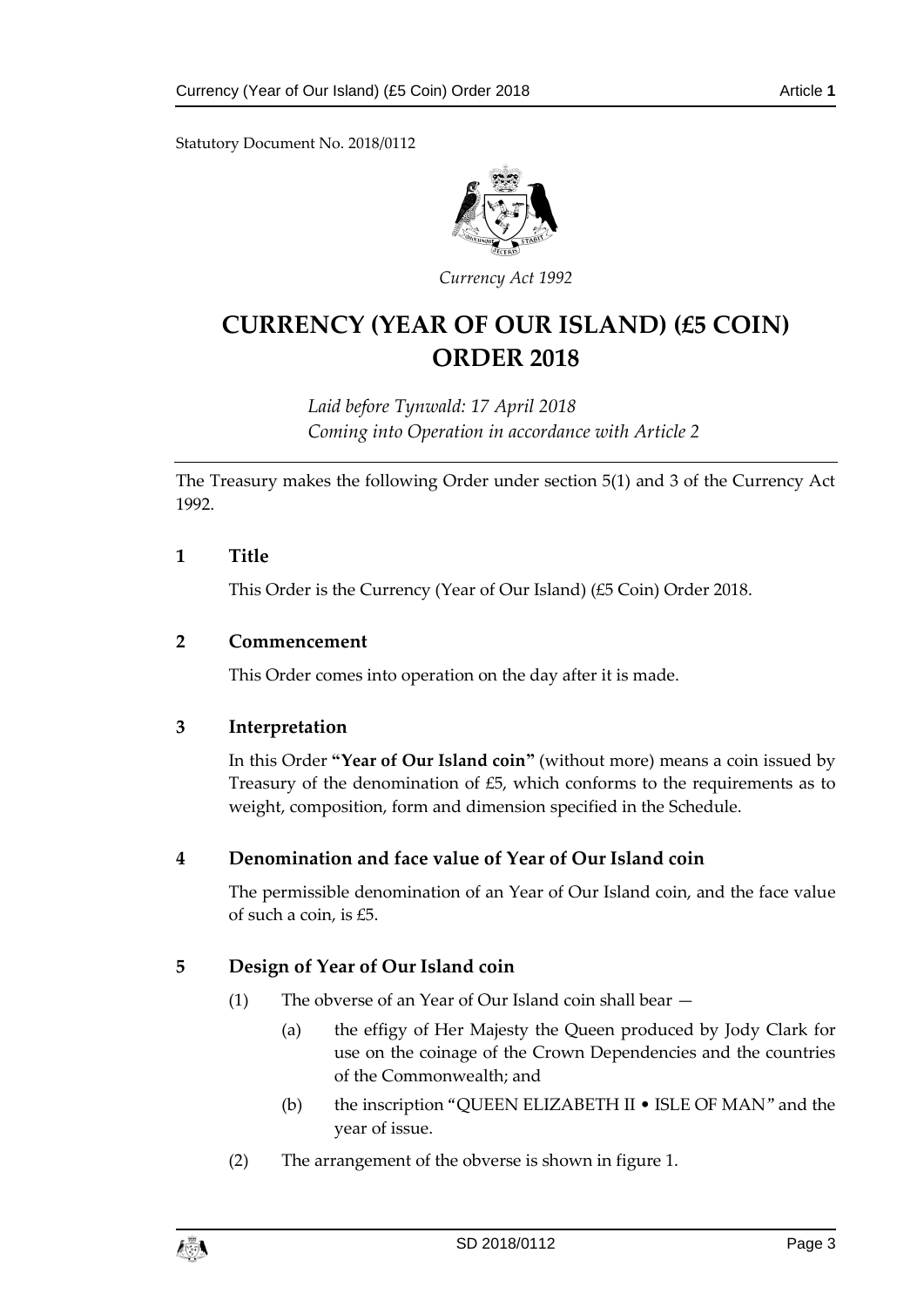

*Figure 1 – The obverse*

(2) The reverse of the coin shall bear the logo for the "Year of Our Island" campaign within the inscriptions "2018 YEAR OF OUR ISLAND" and "A SPECIAL PLACE TO LIVE & WORK" and the denomination £5, as shown in Figure 2.

*Figure 2 — The reverse*



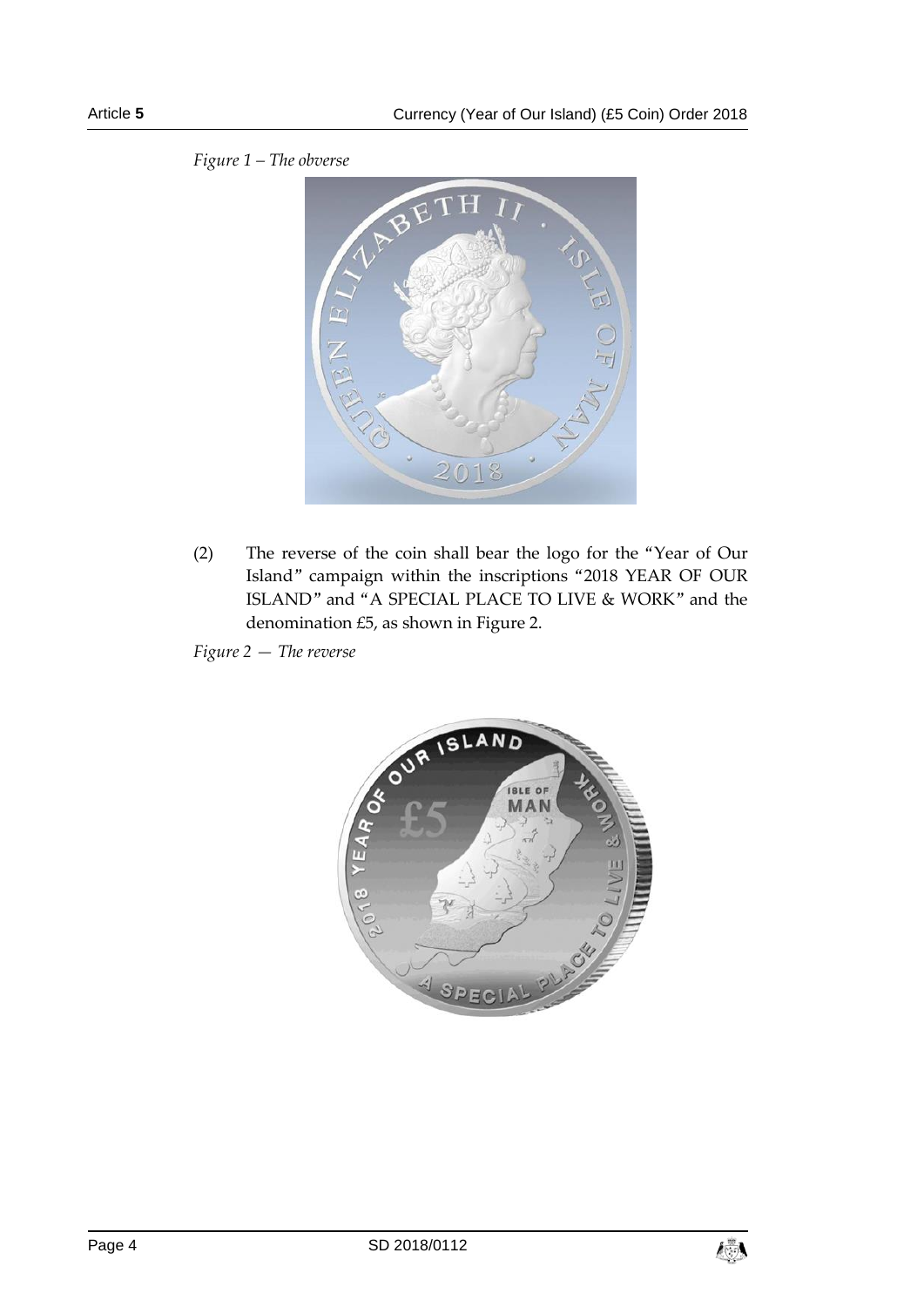## **6 Weight, composition, size and tolerance and variation of Year of Our Island coins**

- (1) The weight of a Year of Our Island coin shall (subject to paragraph (4)) be 11.7g.
- (2) The composition and millesimal fineness of an A Year of Our Island coin shall be Alpaca (70 Copper/28 Zinc/2 Nickel).
- (3) The diameter of a Year of Our Island coin shall be 32mm.
- (4) The permitted amount of tolerance and variation from the weight prescribed in paragraph (1) shall be ±0.35g.

## **MADE 28TH MARCH 2018**

*Signed by authority of the Minister for the Treasury*

## **R W HENDERSON**

*Member of the Treasury*